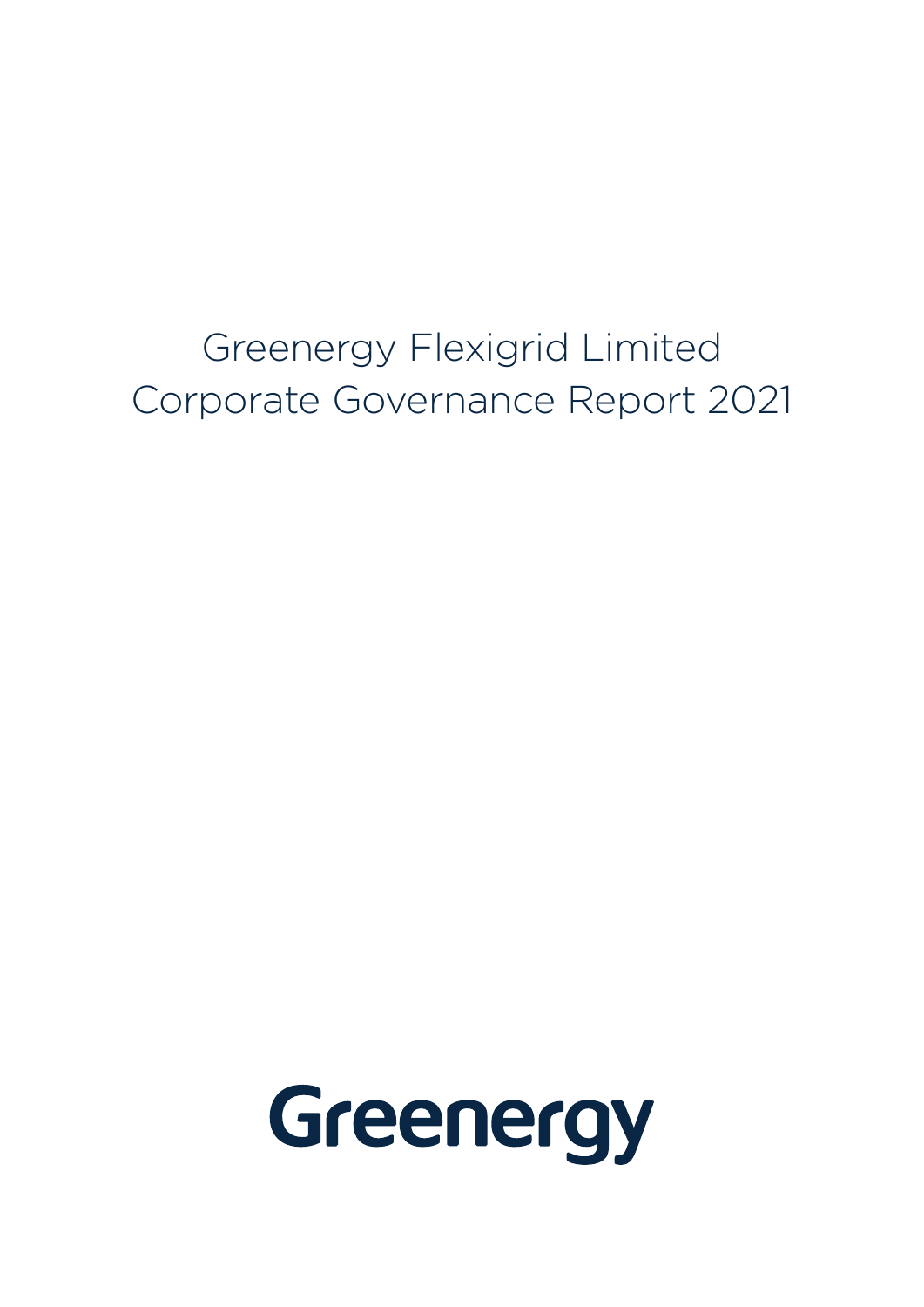### **Governance Framework**

The Group's mission is to deliver long-term value for our stakeholders through the production and distribution of wastederived transportation fuels. We do this by retaining strong customer relationships and loyalty. That loyalty is not just earned through the products and services that we provide, but also includes the way we carry on our business, our staff interactions with customers, our governance and values.

The close relationship between effective Governance and effective Executive authority and action is at the heart of this process and our business.

### **Governance Overview**

All entities in the Greenergy Group operate under the Group Corporate Governance Framework mandated by the Board of Directors (the "Board") of the ultimate parent company, Greenergy Group Holdings Limited

The Company maintains its own Board and an Executive Leadership Team composed of three members of senior management. The Company Board receives its mandate from the Board of the ultimate parent company, Greenergy Group Holdings Limited, and includes Executive Leadership Team members from the Group level. In line with the rest of the Group, the Flexigrid Executive Leadership Team has authority to make key decisions on operational, commercial and stakeholder matters specific to the Company.

This framework ensures that the Company's executive and core management team are empowered with the appropriate level of authority to make decisions on behalf of the individual operating entities.

#### **Company operating structure**

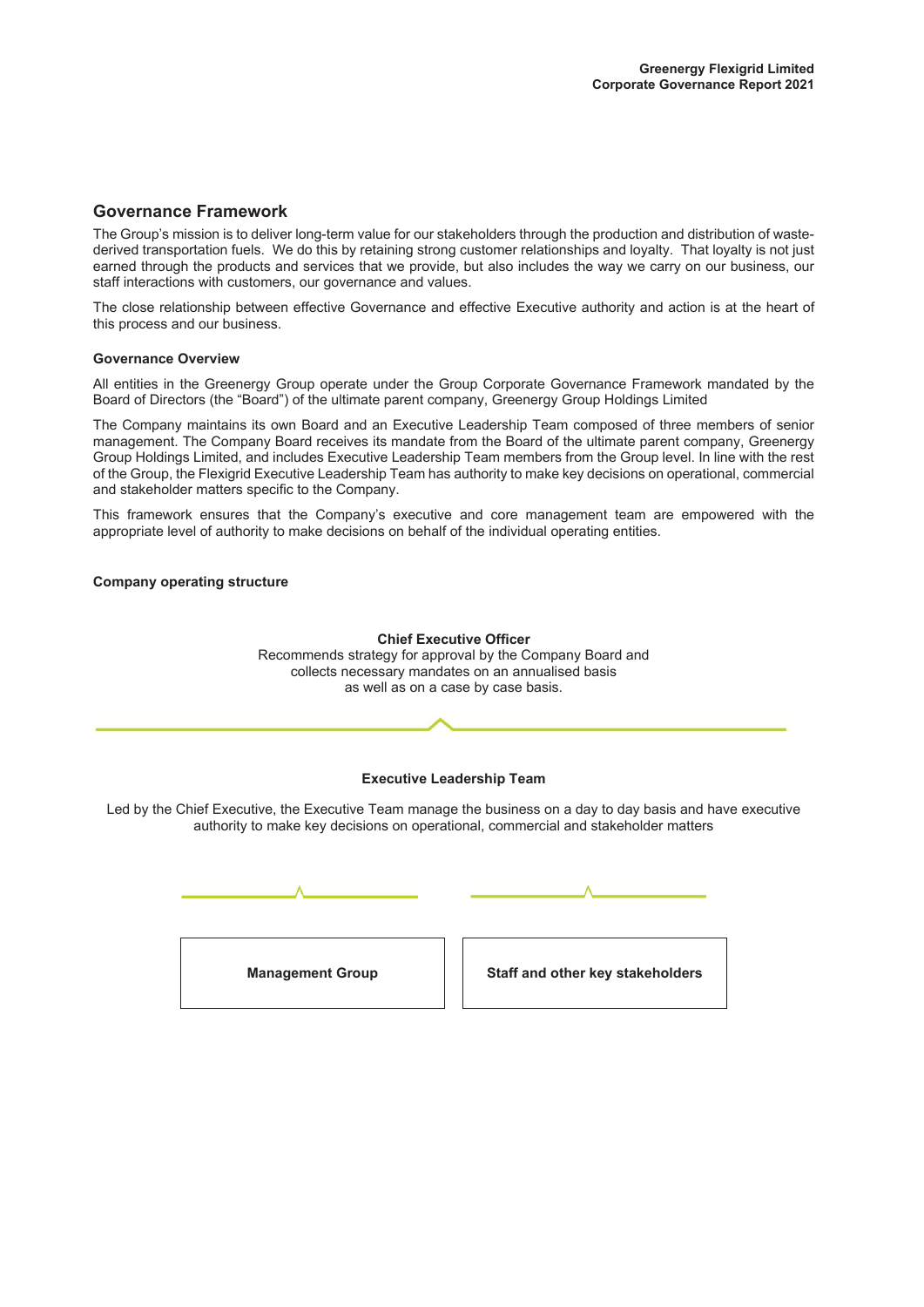## **Governance Framework (continued)**

In line with the Group, the day to day running of the business starts with the senior management team of the Company.

### **Meetings, processes and engagement**

#### *Management group*

They meet on a weekly basis, including the Executive Leadership Team, heads of all functions of the business and budget holders, to discuss key stakeholder matters at an operational level to ensure that staff across the business remain informed and the Company is meeting its operational and financial targets. In addition, Leadership Team meets monthly to discuss and review business strategy.

A standing agenda is set for these meetings, as follows:

- » Process Integrity
- » Financial Review
- » Volume, Customer and Operations
- » Specific Items as required.

Specific items are added to the agenda on a regular basis as required by any member of the leadership team. These meetings allow informed discussion and debate amongst the key management team on critical operational matters. Where required, matters are escalated to the appropriate Board authority after due consideration from the management team, ensuring that the Board is given the right information and facts to be able to make an informed decision on the matter at hand in a timely manner.

A number of specific meetings are held on a daily and weekly basis on key matters such as daily operations and Process integrity.

#### *Executive Leadership Team*

Output from the various management meetings and discussions is disseminated by the Executive Leadership Team who meet informally on a weekly basis to discuss key stakeholder matters and make decisions within their Executive Authority.

Comprehensive monthly reports are shared with all Executive Leaders and Board members, of both the Company and the Group. These reports address key matters arising in the month, including Process Integrity events, market & customer developments, strategic priorities and detailed financial results. They are the informative narrative of the business and they are used to steward progress against strategic targets.

A subset of these reports are shared with key external stakeholders such as the Group's banking syndicate to provide an insight into the financial and operational performance of the business.

#### *Sub-committees*

The Company is supported by six sub-committees that sit at Group level, mandated by the Group Board.

These sub-committees consider and debate specific topics and make recommendations to the Boards, and have oversight of the business.

These are:

- » Process Integrity
- » Ethics
- » Remuneration
- » Audit
- » Internal Risk
- » ESG

The committees are 'access all areas' both from a data gathering and from an advisory perspective.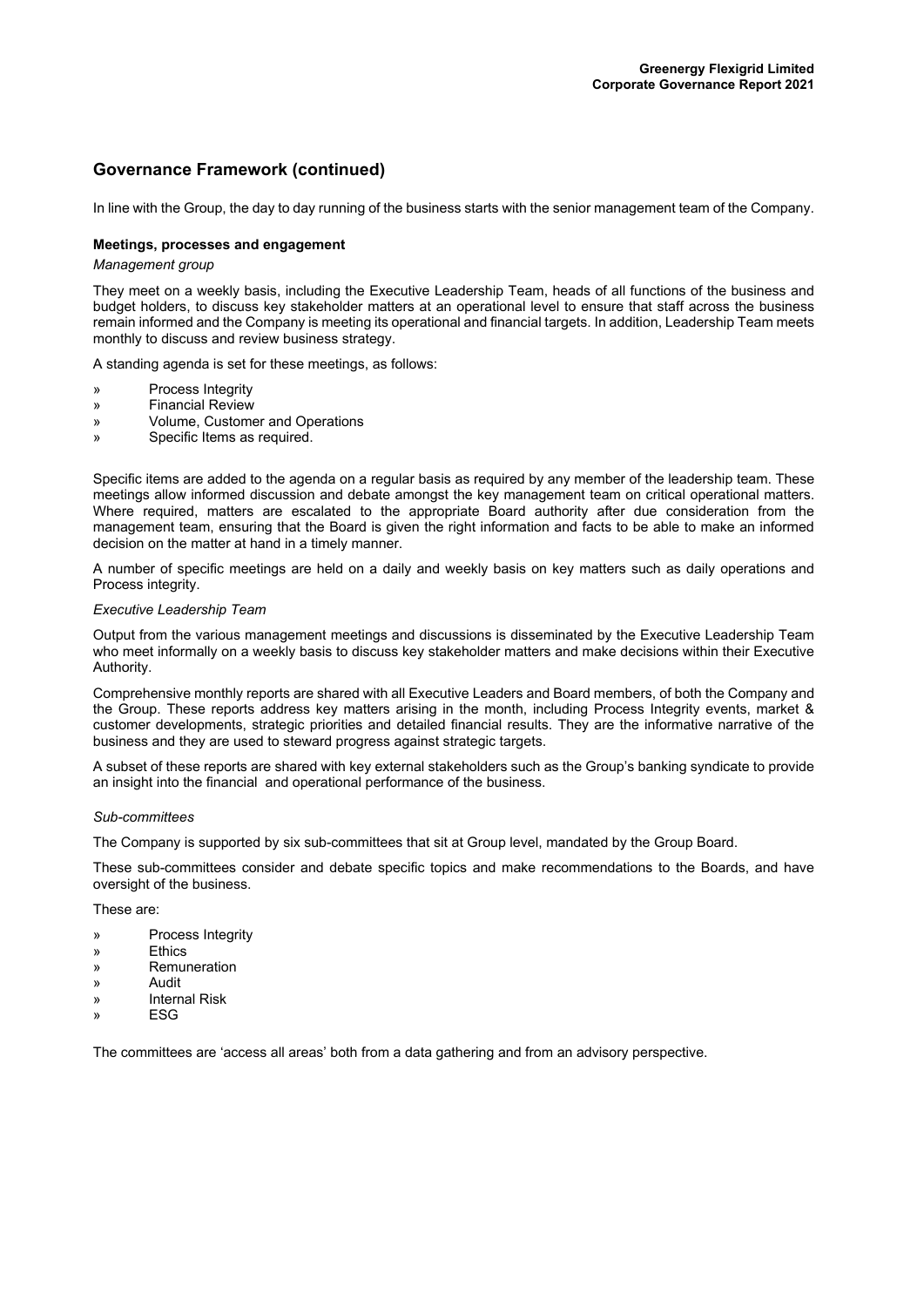## **Governance Framework (continued)**

### **The Board**

The Board uses its meetings as a mechanism to evaluate and review business operations and how they align with our growth strategy. Each Board meeting follows a considered agenda, agreed in advance by the Board.

### *Beginning of the year*

» Quarterly recurring board meetings for the Company are scheduled for the year and dates are set.

» Venues for the meetings are set, with an aim to hold meetings at different locations to allow the non-executive board members the opportunity to meet staff at different locations.

- » Dates for monthly board updates are also scheduled at the start of the year.
- » Recurring board meetings cover standing prescribed sections as follows:
- Approval of minutes and actions from prior meeting
- Process integrity
- Service Updates
- Industrial Relations
- Business Strategy
- Finance Review – Carbon Report
- 

» Within the set sections there are certain standing items such as review and discussion on Process Integrity data and events.

» There are also special topics which are added to individual sections as required. These agenda items are set by the executive directors and agreed with the Chair.

### *Board Papers*

» Meeting papers follow a consistent format;

» Papers are distributed to the Board at least a week in advance of the board meeting

» Where approval is requested from the Board, this is made clear in the Board papers.

### *Board meeting*

» Each meeting has a Chairperson who ensures meeting agendas are followed and sufficient time is given for discussion and debate by all Board members on the key topics.

» Non-board Executives and key management are periodically invited to Board meetings for specific items to provide their expertise to the Board discussion dependent on matters under consideration.

### *Post-meeting follow up*

» Draft minutes and actions from the Board meetings are produced and distributed to the Board for review and feedback

» The minutes are formally approved at the next board meeting, or in advance via email

» Actions are documented and the person responsible is asked to provide an update at subsequent meetings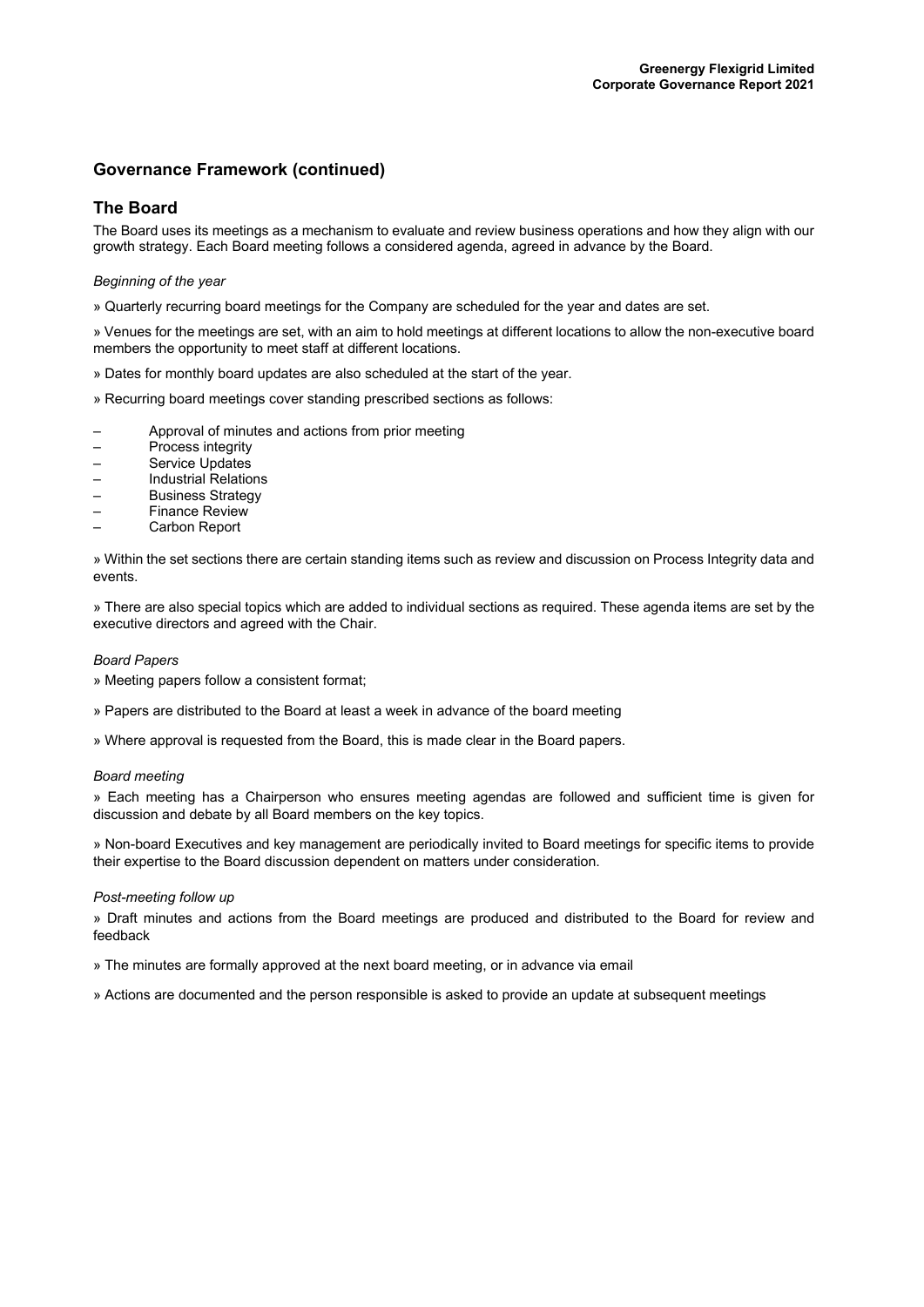## **Section 172(1) <sup>1</sup> – Our stakeholders**

Our relationships with our stakeholders are essential for us to deliver on our mission. This section summarises our key stakeholders and their interests, how we regularly engage with them, and the effect stakeholders have on Board decision making.

| Our colleagues | Our people are our most important asset. They are a reflection of our culture and values and    |  |
|----------------|-------------------------------------------------------------------------------------------------|--|
|                | are essential to delivering on our mission of developing long-term customer relationships and   |  |
|                | business growth.                                                                                |  |
|                |                                                                                                 |  |
|                | <b>Our priorities</b>                                                                           |  |
|                | » Ensuring all staff can perform their roles safely                                             |  |
|                | » Ensuring that all key positions are filled with the best person for the job                   |  |
|                | » Maintaining high employee engagement                                                          |  |
|                | » Instilling our culture and values with rapid employee growth                                  |  |
|                | » Developing the skills and talents of our people.                                              |  |
|                |                                                                                                 |  |
|                | How we engage and communicate                                                                   |  |
|                | » Safety underpins all that we do. Lessons learned and safety updates are shared with           |  |
|                | employees across the entire business. During the pandemic, these were done via virtual          |  |
|                | meetings and through our online learning platform. In addition, we continued to provide Toolbox |  |
|                | Talk to our drivers and reinstated depot meetings, adhering to COVID safety rules.              |  |
|                | » Our training program has been updated and our approach reflects the importance of positive    |  |
|                |                                                                                                 |  |
|                | trends, focusing on specific areas to deliver best service to our customers.                    |  |
|                | » Our in-cab devices, emails and group intranet provides regular updates of what is going on    |  |
|                | around the business, along with updates from Company and Group CEO                              |  |
|                | » We launched a monthly Wellness newsletter across the Group, introduced an Employee            |  |
|                | Assistance Programme and share wellness tips from our colleagues,                               |  |
|                | » We introduced, to supplement our group HR function, a dedicated Flexigrid HR resource to      |  |
|                | provide a bespoke HR service to the Company.                                                    |  |
|                | » We launched the High Five initiative, to give an opportunity for everybody in the business to |  |
|                | get the recognition they deserve for a job well done as part of their day-to-day service to our |  |
|                | customers.                                                                                      |  |
|                | » The Knowledge Hub provides a learning and development tool for our colleagues, to provide     |  |
|                | people with a range of programmes across various platforms.                                     |  |
|                | » Each year, we celebrate our staff through the Greenergy Awards and in 2021 this was done      |  |
|                | virtually.                                                                                      |  |
|                |                                                                                                 |  |

| <b>Our shareholders</b> | Our shareholders support the growth of our business to achieve our long-term growth<br>objectives.                                                                                                                                                                                                                                                                                                                                                                                                                                             |
|-------------------------|------------------------------------------------------------------------------------------------------------------------------------------------------------------------------------------------------------------------------------------------------------------------------------------------------------------------------------------------------------------------------------------------------------------------------------------------------------------------------------------------------------------------------------------------|
|                         | Our priorities<br>» Demonstrate sound financial and operational performance, in line with the Group strategy.                                                                                                                                                                                                                                                                                                                                                                                                                                  |
|                         | How we engage and communicate<br>» Attendance at Board meetings<br>» Regular communications such as financial updates, investment plans and capital allocation.<br>» Refreshed company strategy to align with current Group strategic objectives, to support<br>delivered-in business and develop haulage only customer base to remain cost efficient and<br>increase revenue streams.<br>» Defined assets strategy and secured business's long-term interest by ordering new equipment<br>early and extending useful life of existing assets. |

 $1$  In accordance with Companies Act 2006 Regulations, the Directors are required to provide a 'S172(1) statement'.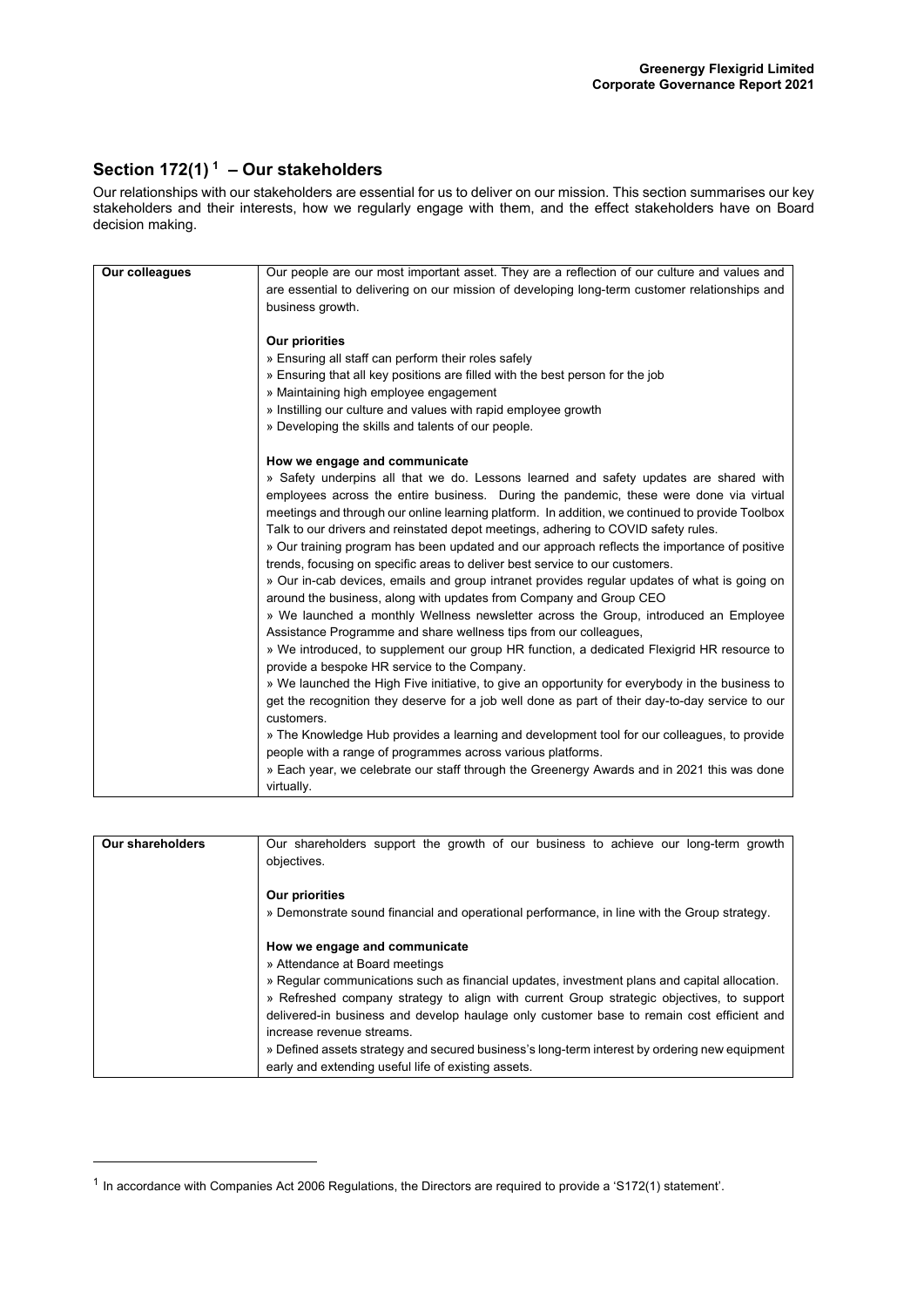# **Section 172(1) – Our stakeholders (continued)**

| <b>Our customers</b><br>& suppliers | Our primary customer and supplier is the Greenergy Group. However, as the in-house haulier<br>of the Group, by extension customers of Greenergy are also our customers. Our customers<br>rely on us to deliver their fuel. |  |
|-------------------------------------|----------------------------------------------------------------------------------------------------------------------------------------------------------------------------------------------------------------------------|--|
|                                     | Our priorities                                                                                                                                                                                                             |  |
|                                     | » Build long term loyalty with Greenergy Group customers by providing safe and reliable fuel<br>supply.                                                                                                                    |  |
|                                     | How we engage and communicate                                                                                                                                                                                              |  |
|                                     | » By living our values and being the easiest people to deal with, providing the most transparency<br>and the best systems and controls.                                                                                    |  |
|                                     | » Dedicated and engaged teams, who are available to customers when they need us most. Our<br>local Customer Care teams remain a key differentiator in our offer and allows us to support our<br>customer.                  |  |
|                                     | » Regular and timely communications, including financial and operational updates throughout<br>the year. We understand the important role our suppliers and partners have in achieving our<br>growth objectives.           |  |
|                                     | » Recognising the needs of our key customers and delivering focussed projects (like MIDAS)<br>to secure long term partnerships and deliver value and best service to our stakeholders.                                     |  |

| We believe in supporting our communities. Our Charity Programme help support our<br>communities.                                                                                                                                 |  |  |
|----------------------------------------------------------------------------------------------------------------------------------------------------------------------------------------------------------------------------------|--|--|
| Our priorities                                                                                                                                                                                                                   |  |  |
| » Through our Charity Programme, help fund a range of charity initiatives with a directly<br>identifiable benefit.                                                                                                               |  |  |
| How we engage and communicate                                                                                                                                                                                                    |  |  |
| » The total charity budget is determined by the Group Board, however the allocation of funds is<br>nominated by charity teams that involve all employees of the Group, with the Charity Committee<br>making the final decisions. |  |  |
| » Employees are encouraged to work closely with the charities to understand how funds will be<br>used.                                                                                                                           |  |  |
| » The Charity Committee is made up of volunteer staff, and each team within the business is<br>led by a Captain to encourage engagement.                                                                                         |  |  |
|                                                                                                                                                                                                                                  |  |  |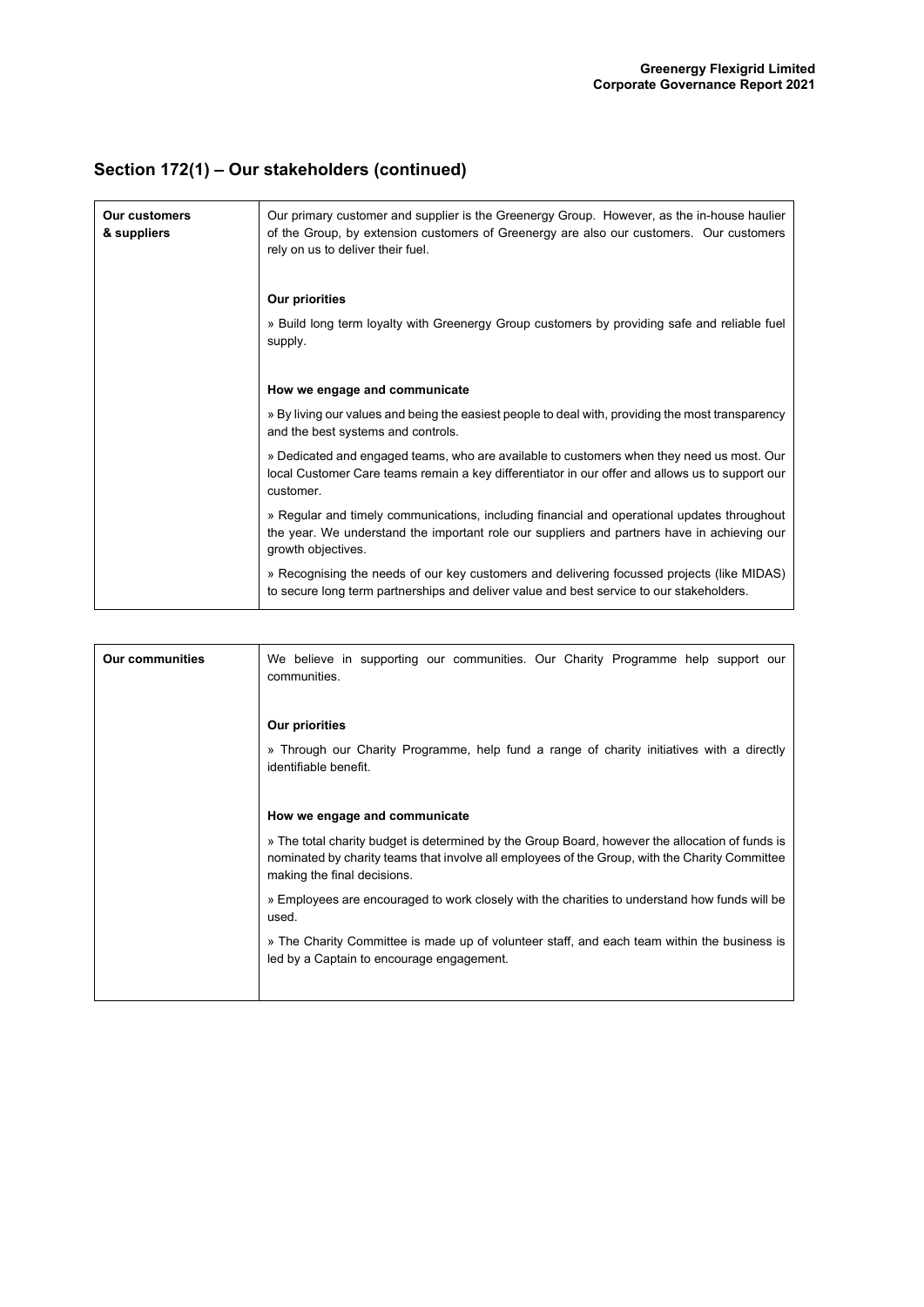# **Section 172(1) – Our stakeholders (continued)**

| <b>Our environment</b> | Our business was founded in the 1990s to supply low emission diesel, and our commitment to<br>the environment continues in our values today.                                                                 |  |
|------------------------|--------------------------------------------------------------------------------------------------------------------------------------------------------------------------------------------------------------|--|
|                        | <b>Our priorities</b>                                                                                                                                                                                        |  |
|                        | » We recognise the urgent need to further reduce greenhouse gas emissions in the<br>transportation sector. We continue to invest in more fuel-efficient vehicles in order to reduce<br>our carbon footprint. |  |
|                        | How we engage and communicate                                                                                                                                                                                |  |
|                        | » Reducing the environmental impact of our activities by continued investment in our fleets,<br>training of our staff and process improvements to improve efficiency of our operations.                      |  |
|                        | » Investment in vehicles that can run off higher percentage biodiesel blends such as B20 and<br>agreed to bunker B20 at Navigator Thames.                                                                    |  |
|                        | » Involvement in round table discussions and industry consultations on best practice.                                                                                                                        |  |
|                        | » Continuous improvement of carbon emission report reviewed quarterly at Board level, with a<br>view to move to internal reporting and review monthly in 2022.                                               |  |

| <b>Unions</b> | We maintain close relationships with Unions in the regions we operate.                                          |  |
|---------------|-----------------------------------------------------------------------------------------------------------------|--|
|               | Our priorities<br>» Develop productive relationships with Unions.                                               |  |
|               | How we engage and communicate<br>» Regular meetings and communications with Unions to provide business updates. |  |
|               | » Involvement in round table discussions.                                                                       |  |

| <b>Financial Institutions</b> | The Group relies on support from our banks to fund its ongoing working capital requirements to<br>allow us to operate in the way in which we do.                      |  |
|-------------------------------|-----------------------------------------------------------------------------------------------------------------------------------------------------------------------|--|
|                               | Our priorities                                                                                                                                                        |  |
|                               | » Support Greenergy Group in developing long-term relationships with a syndicate of banks and<br>other institutions to support our ongoing business.                  |  |
|                               | How we engage and communicate                                                                                                                                         |  |
|                               | » We communicate at a group level, providing monthly financial and operations updates, and<br>supporting annual all banks presentation on group results and strategy. |  |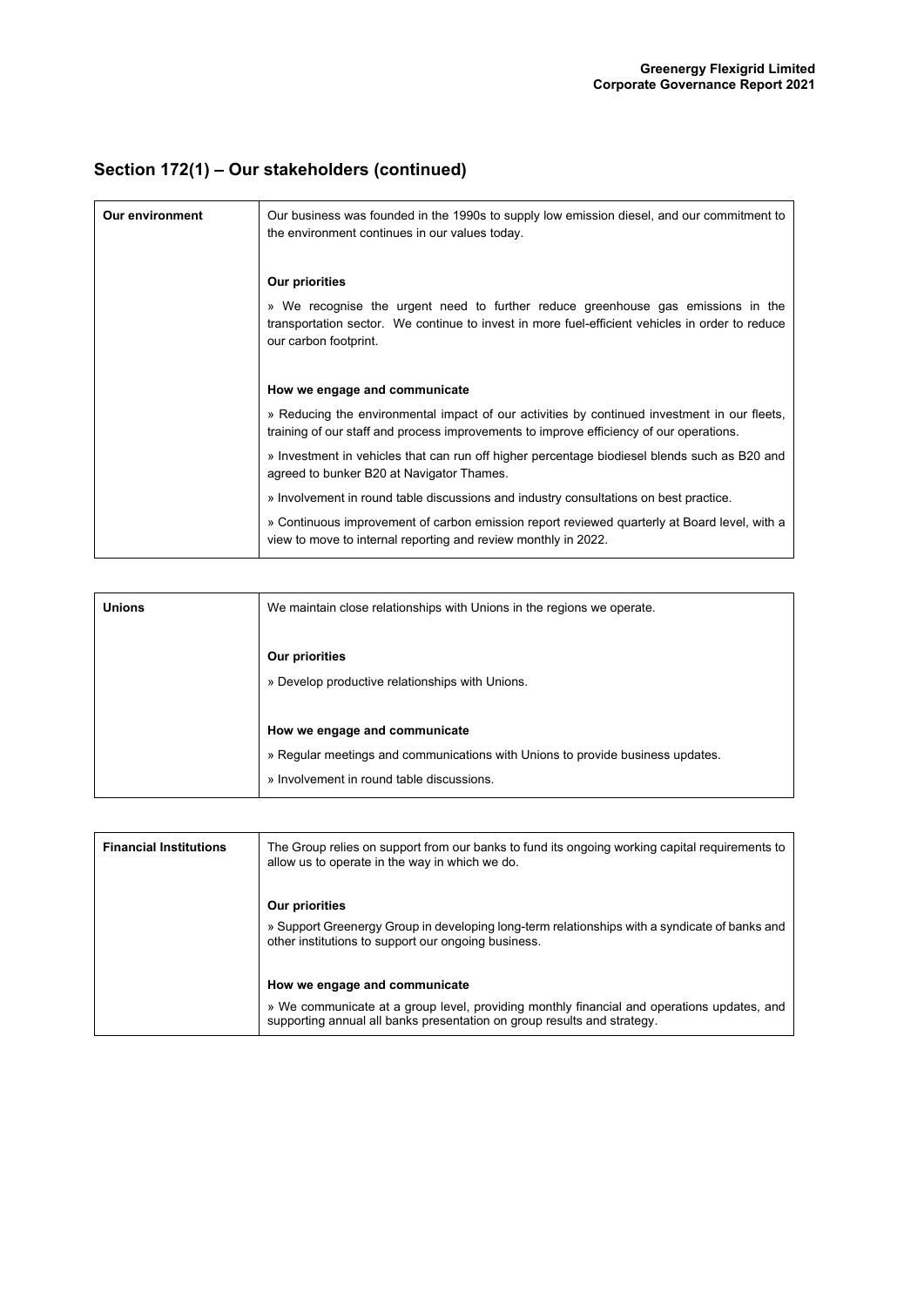# **Section 172(1) – Board activities**

| <b>Process integrity</b> | Increase in minor injuries<br>The Board observed an increase in minor injuries across the Company, driven by manual handling<br>policies not being followed. |                                                                                                                                                                                                                                                                          |  |
|--------------------------|--------------------------------------------------------------------------------------------------------------------------------------------------------------|--------------------------------------------------------------------------------------------------------------------------------------------------------------------------------------------------------------------------------------------------------------------------|--|
|                          | Our decision process                                                                                                                                         | Our decision                                                                                                                                                                                                                                                             |  |
|                          | The Process Integrity (PI) team reviewed and<br>reported our PI data, both in terms of absolute<br>numbers and broader trends, presented by the<br>CEO.      | The Board supported the approach outlined by<br>the CEO including:<br>Continued campaigns across all sites<br>and office locations to reiterate the<br>importance of manual handling;<br>Manual handling learning courses<br>٠<br>provided to staff on the Knowledge Hub |  |
|                          | Interested stakeholder groups                                                                                                                                |                                                                                                                                                                                                                                                                          |  |
|                          | » Our colleagues                                                                                                                                             |                                                                                                                                                                                                                                                                          |  |
|                          | » Our shareholders                                                                                                                                           |                                                                                                                                                                                                                                                                          |  |

| <b>Strategy</b> | Oil Planner Upgrade<br>Following the introduction of Oil Planner, the Board listened to staff feedback to further improve<br>Oil Planner – the new integrated order management and scheduling system, that optimises<br>asset utilisation and delivery efficiency. |                                                                      |
|-----------------|--------------------------------------------------------------------------------------------------------------------------------------------------------------------------------------------------------------------------------------------------------------------|----------------------------------------------------------------------|
|                 |                                                                                                                                                                                                                                                                    |                                                                      |
|                 | Our decision process                                                                                                                                                                                                                                               | Our decision                                                         |
|                 | Engaging with IT, the Board discussed ways<br>in which the Group could further improve Oil<br>Planner to improve customer experience and<br>operational efficiency.                                                                                                | The Board approved a budget to continue to<br>invest in Oil Planner. |
|                 | Interested stakeholder groups                                                                                                                                                                                                                                      |                                                                      |
|                 | » Our colleagues                                                                                                                                                                                                                                                   |                                                                      |
|                 | » Our customers                                                                                                                                                                                                                                                    |                                                                      |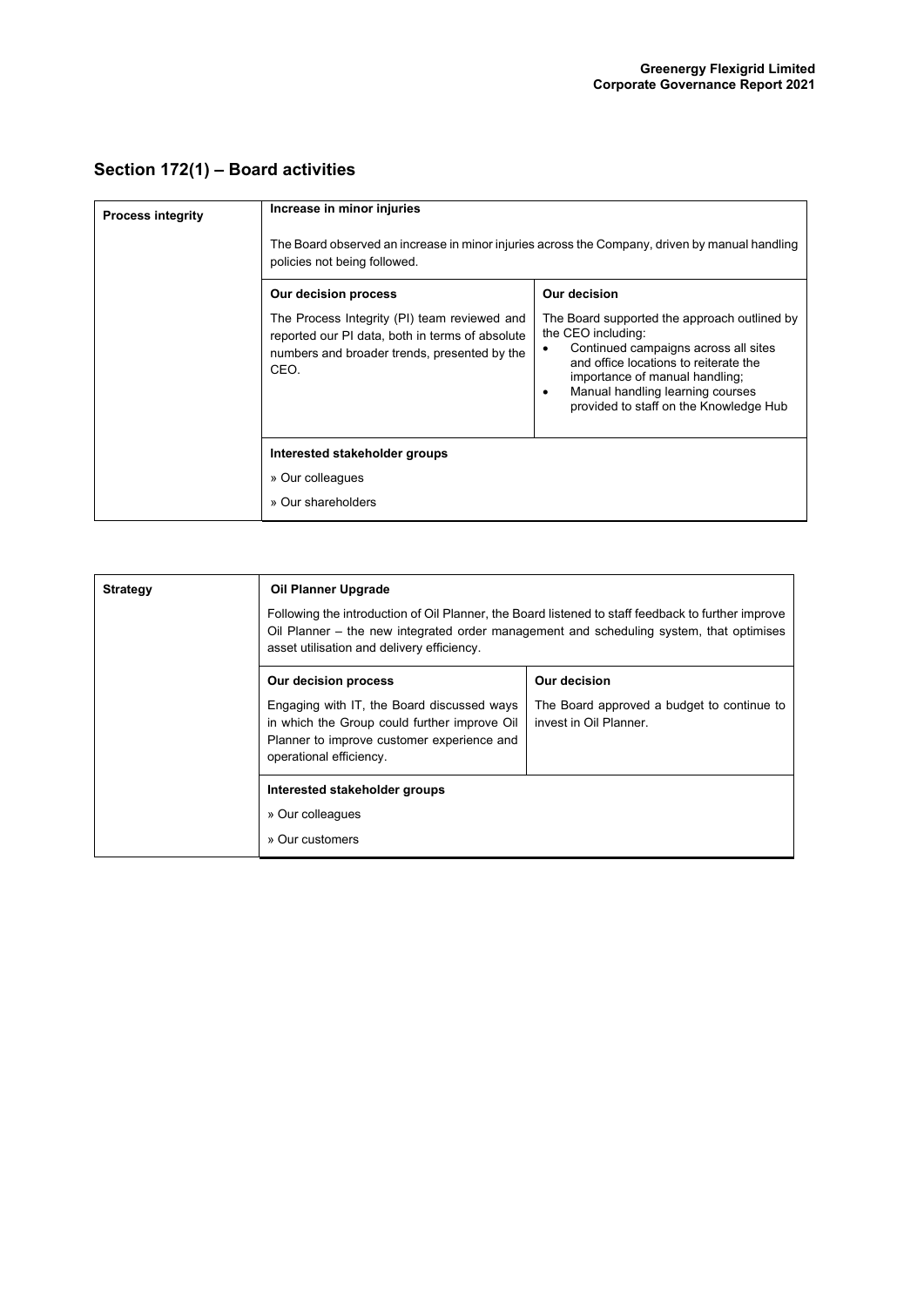# **Section 172(1) – Board activities (continued)**

| <b>Financial</b>       | <b>Statutory accounts</b> The Company prepares statutory financial reports which are not only a<br>legal requirement, but are used by our stakeholders to understand the financial performance<br>and decisions taken by the Company. |                                                                                                                                                           |  |
|------------------------|---------------------------------------------------------------------------------------------------------------------------------------------------------------------------------------------------------------------------------------|-----------------------------------------------------------------------------------------------------------------------------------------------------------|--|
|                        | Our decision process                                                                                                                                                                                                                  | Our decision                                                                                                                                              |  |
|                        | The Board requested further visibility on the<br>statutory accounts and their preparation.                                                                                                                                            | The Board agreed to include review of<br>statutory accounts as a standing Agenda item<br>for every board meeting between year end<br>and formal approval. |  |
|                        | Interested stakeholder groups                                                                                                                                                                                                         |                                                                                                                                                           |  |
|                        | » Our shareholders                                                                                                                                                                                                                    | » Financial institutions                                                                                                                                  |  |
|                        | » Our customers and suppliers                                                                                                                                                                                                         |                                                                                                                                                           |  |
|                        |                                                                                                                                                                                                                                       |                                                                                                                                                           |  |
|                        |                                                                                                                                                                                                                                       |                                                                                                                                                           |  |
| <b>Risk Management</b> | <b>Risk Register</b>                                                                                                                                                                                                                  |                                                                                                                                                           |  |

| <b>Risk Management</b> | KISK KEYISLEI<br>The Company prepares and maintains a risk register specific to our operations in the haulage<br>industry to show our commitment to risk management and keep track of the constantly evolving<br>environment, ensuring appropriate mitigating actions are in place. |                                                                                                              |
|------------------------|-------------------------------------------------------------------------------------------------------------------------------------------------------------------------------------------------------------------------------------------------------------------------------------|--------------------------------------------------------------------------------------------------------------|
|                        | Our decision process                                                                                                                                                                                                                                                                | Our decision                                                                                                 |
|                        | The Board requested further visibility and<br>regular review of risk register                                                                                                                                                                                                       | The Board agreed to include review of risk<br>register as a standing agenda item for every<br>Board meeting. |
|                        | Interested stakeholder groups                                                                                                                                                                                                                                                       |                                                                                                              |
|                        | » Our shareholders                                                                                                                                                                                                                                                                  |                                                                                                              |
|                        | » Our customers and suppliers                                                                                                                                                                                                                                                       |                                                                                                              |